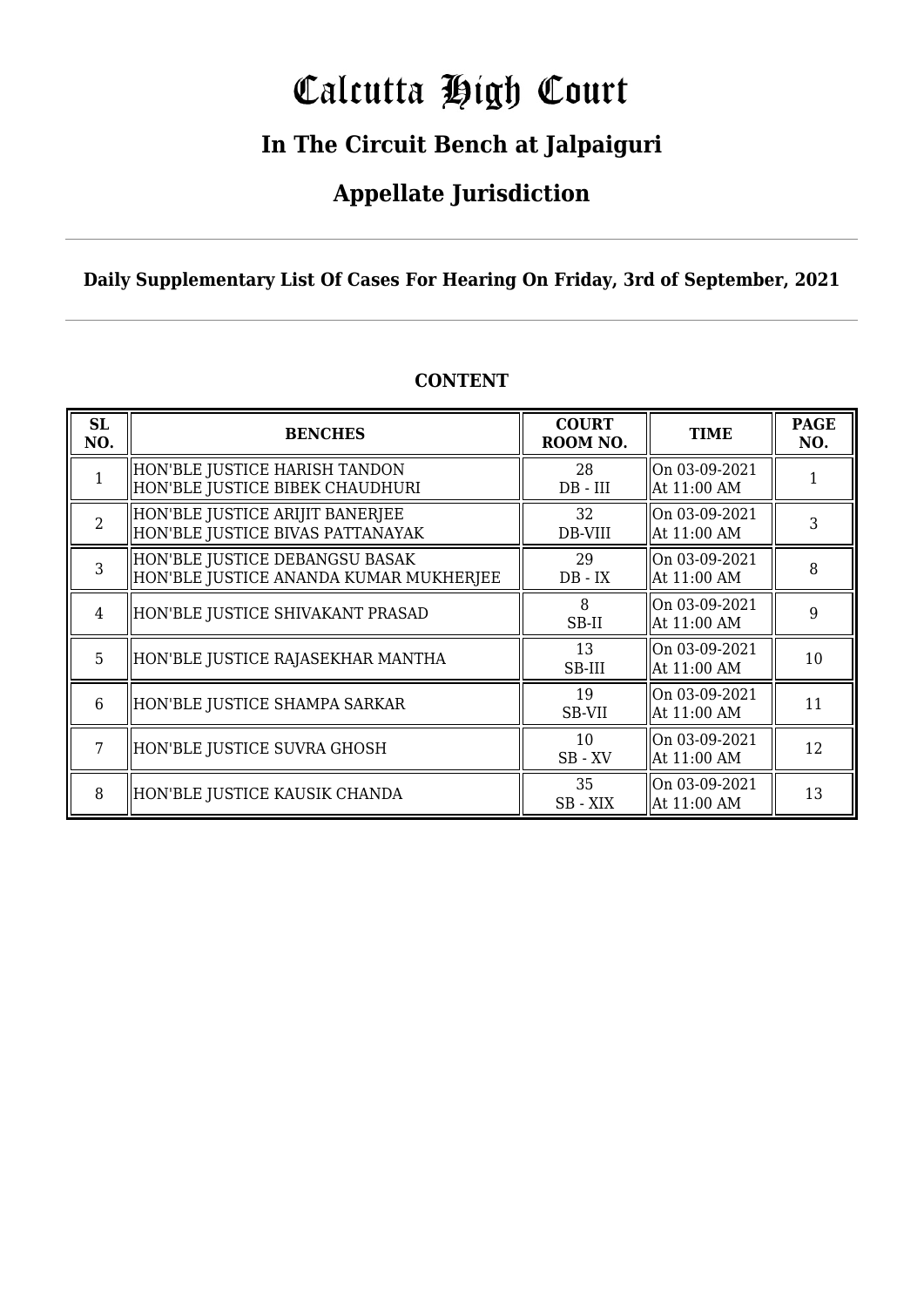

# Calcutta High Court

**In The Circuit Bench at Jalpaiguri**

### **Appellate Side**

**DAILY CAUSELIST For Friday The 3rd September 2021**

### **COURT NO. 28**

### **DIVISION BENCH (DB - III) AT 11:00 AM HON'BLE JUSTICE HARISH TANDON HON'BLE JUSTICE BIBEK CHAUDHURI (VIA VIDEO CONFERENCE)**

#### **FROM PRINCIPAL BENCH**

#### **FOR ORDERS**

| 1 |                    | IA NO. CRAN/1/2021 RAMESH MANJU BISHNOI@<br>RAMESH MANJU BISHNOY@ | PRITAM ROY<br>PRITAM ROY               |
|---|--------------------|-------------------------------------------------------------------|----------------------------------------|
|   | [11.00 A.M.]       | RAMESH KUMAR BISHNOI                                              |                                        |
|   | [14.09.2021]       | Vs                                                                |                                        |
|   | In CRM/497/2021    | THE STATE OF WEST BENGAL                                          |                                        |
|   |                    | <b>APPLICATION FOR BAIL</b>                                       |                                        |
| 2 | CRM/437/2021       | AMJAD KHAN AND ANR<br><b>VS</b>                                   | <b>BISWAJIT DAS</b>                    |
|   |                    | THE STATE OF WEST BENGAL                                          |                                        |
|   | IA NO: CRAN/1/2021 |                                                                   |                                        |
| 3 | CRM/746/2021       | NARAYAN SAHA AND ORS<br><b>VS</b>                                 | <b>SUDIP GUHA</b>                      |
|   |                    | THE STATE OF WEST BENGAL                                          |                                        |
| 4 | CRM/768/2021       | DEEPAN ORAON<br><b>VS</b><br>THE STATE OF WEST BENGAL             | DEBAJIT KUNDU                          |
|   |                    |                                                                   |                                        |
| 5 | CRM/813/2021       | PANKAJ BARMAN<br><b>VS</b>                                        | HILLOL SAHA<br><b>PODDER</b>           |
|   |                    | THE STATE OF WEST BENGAL                                          |                                        |
| 6 | CRM/913/2021       | <b>ABHIJIT BISWAS</b><br>VS                                       | <b>SMARAJIT BASU</b>                   |
|   |                    | State of West Bengal                                              |                                        |
|   |                    | <b>APPLICATION FOR ANTICIPATORY BAIL</b>                          |                                        |
| 7 | CRM/473/2021       | DHRUBAJYOTI ROY AND ORS<br><b>VS</b>                              | HILLOL SAHA<br><b>PODDER</b>           |
|   |                    | THE STATE OF WEST BENGAL                                          |                                        |
| 8 | CRM/733/2021       | <b>JUGAL SARKAR</b><br><b>VS</b><br>THE STATE OF WEST BENGAL      | <b>JAYDEEP KANTA</b><br><b>BHOWMIK</b> |
|   |                    |                                                                   |                                        |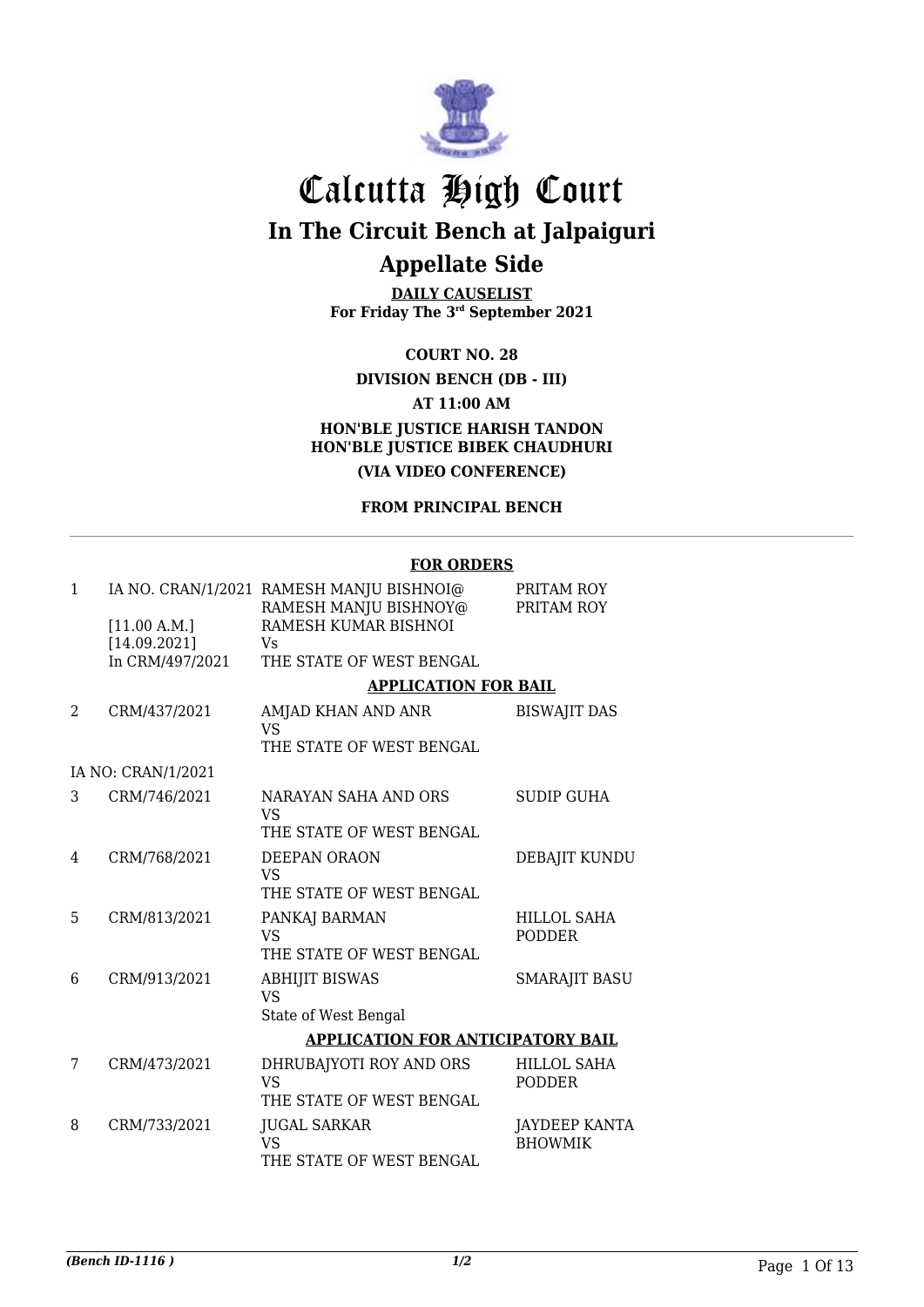| 9  | CRM/790/2021                    | SATYAKI CHAKRABORTY<br>VS                                             | PUJA GOSWAMI                                              |
|----|---------------------------------|-----------------------------------------------------------------------|-----------------------------------------------------------|
|    |                                 | State of West Bengal                                                  |                                                           |
| 10 | CRM/803/2021                    | <b>ARUN KUMAR</b><br><b>VS</b><br>State of West Bengal                | <b>SURYANEEL DAS</b>                                      |
| 11 | CRM/824/2021                    | NIREN @ NIRENDRANATH ROY<br>VS                                        | ANIRBAN BANERJEE                                          |
|    |                                 | THE STATE OF WEST BENGAL                                              |                                                           |
| 12 | CRM/830/2021                    | <b>RABIN BARMAN AND ORS</b><br>VS<br>THE STATE OF WEST BENGAL         | <b>HILLOL SAHA</b><br><b>PODDER</b>                       |
| 13 | CRM/846/2021                    | RABIKANTA ADHIKARY<br>VS                                              | <b>KALIPADA DAS</b>                                       |
|    |                                 | STATE OF WEST BENGAL                                                  |                                                           |
| 14 | CRM/853/2021                    | <b>BABLU BARMAN AND ORS</b><br><b>VS</b><br>State of West Bengal      | RATAN CHANDRA<br><b>ROY</b>                               |
| 15 | CRM/900/2021                    | <b>APARNESH</b><br>MUKHOPADHYAY@MUKHERJEE<br>VS                       | <b>ANKITA DEY</b>                                         |
|    |                                 | State of West Bengal                                                  |                                                           |
| 16 | CRM/908/2021                    | ANIL BANSAL AND ANR<br><b>VS</b>                                      | <b>SP TEWARY</b>                                          |
|    |                                 | State of West Bengal AND ANR                                          |                                                           |
|    |                                 | <b>APPLICATION</b>                                                    |                                                           |
| 17 | IA NO. CRAN/1/2021 SARJU SHARMA | Vs                                                                    | <b>ANIRBAN BANERJEE</b>                                   |
|    | In CRM/74/2021                  | THE STATE OF WEST BENGAL                                              |                                                           |
| 18 |                                 | IA NO. CRAN/1/2021 RAM KRISHNA SARKAR<br>Vs                           | <b>HILLOL SAHA</b><br>PODDER                              |
|    |                                 | THE STATE OF WEST BENGAL                                              | <b>HILLOL SAHA</b>                                        |
|    | In CRM/222/2021                 |                                                                       | <b>PODDER</b>                                             |
| 19 |                                 | IA NO. CRAN/1/2021 SOLEMAN MOLLA @<br>CHOLEMAN MOLLA AND ORS<br>Vs    | <b>HILLOL SAHA</b><br><b>PODDER</b><br><b>HILLOL SAHA</b> |
|    | In CRM/470/2021                 | THE STATE OF WEST BENGAL                                              | <b>PODDER</b>                                             |
| 20 | IA NO. CRAN/1/2021 RAHIM ALI    | Vs                                                                    | <b>HILLOL SAHA</b><br><b>PODDER</b>                       |
|    | In CRM/474/2021                 | THE STATE OF WEST BENGAL                                              | <b>HILLOL SAHA</b><br><b>PODDER</b>                       |
| 21 |                                 | IA NO. CRAN/1/2021 DILIP KUMAR BARMAN AND<br><b>ORS</b><br>Vs         | <b>HILLOL SAHA</b><br><b>PODDER</b><br><b>HILLOL SAHA</b> |
|    | In CRM/484/2021                 | THE STATE OF WEST BENGAL                                              | <b>PODDER</b>                                             |
| 22 |                                 | IA NO. CRAN/1/2021 MAJIBAR RAHAMAN @ MOJIBAR<br>RAHAMAN AND ORS<br>Vs | <b>HILLOL SAHA</b><br><b>PODDER</b><br><b>HILLOL SAHA</b> |
|    | In CRM/558/2021                 | THE STATE OF WEST BENGAL                                              | PODDER                                                    |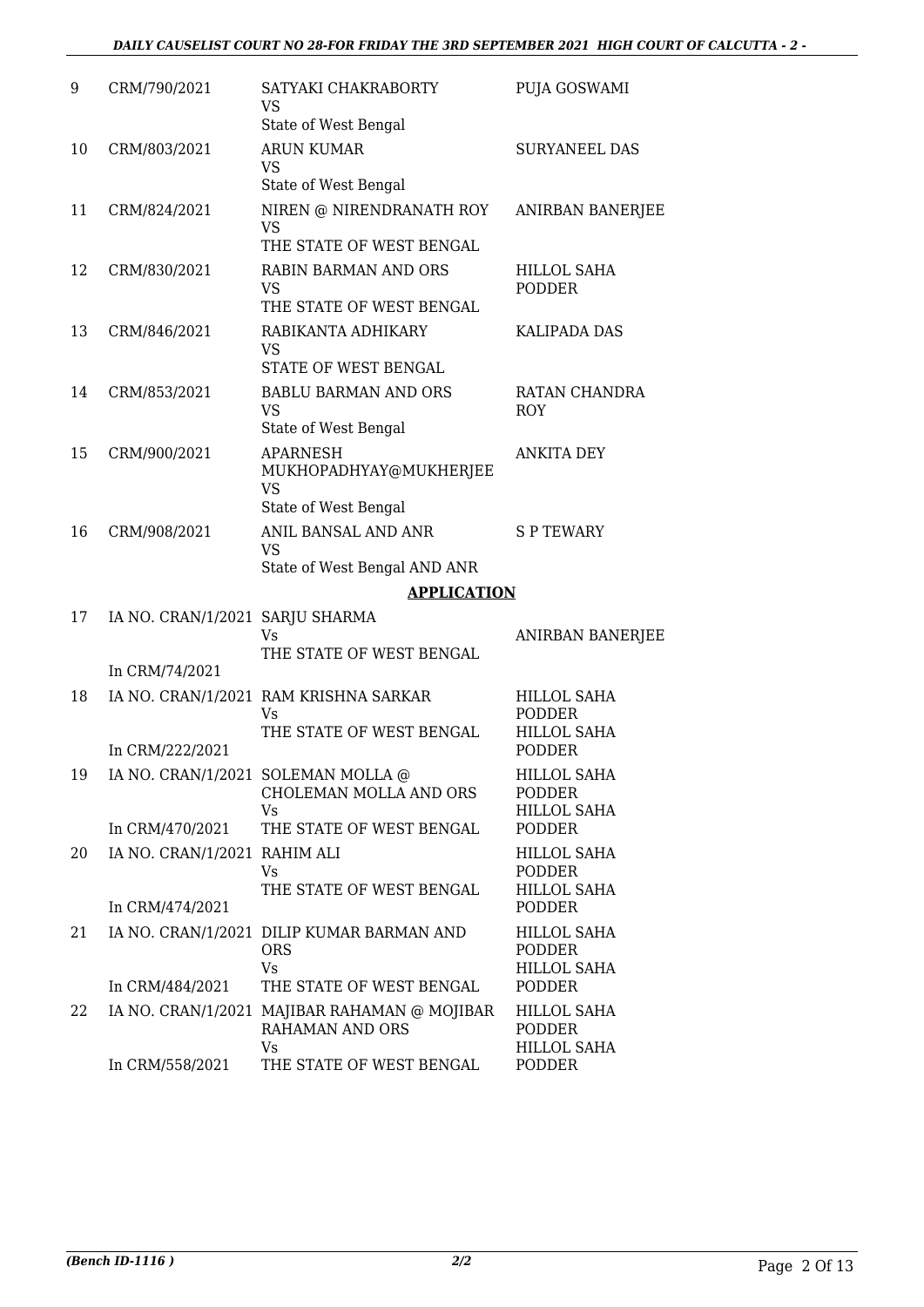

**DAILY CAUSELIST For Friday The 3rd September 2021**

**COURT NO. 32**

**DIVISION BENCH (DB-VIII)**

### **AT 11:00 AM**

### **HON'BLE JUSTICE ARIJIT BANERJEE HON'BLE JUSTICE BIVAS PATTANAYAK**

**(VIA VIDEO CONFERENCE)**

#### **FROM PRINCIPAL BENCH**

#### **1) NOTE : FROM 06.09.2021, EVERY MONDAY, WEDNESDAY AND FRIDAY ANTICIPATORY BAIL U/S 438 WILL BE TAKEN UP SERIALLY.**

#### **2) NOTE : FROM 06.09.2021, EVERY TUESDAY AND THURSDAY APPLICATION FOR BAIL U/S 439 WILL BE TAKEN UP SERIALLY.**

|                             |                              | <b>TO BE MENTIONED</b>                                             |                             |  |
|-----------------------------|------------------------------|--------------------------------------------------------------------|-----------------------------|--|
| 1                           | CRM/845/2021                 | <b>MINTU KUMAR</b><br>VS<br>State of West Bengal                   | <b>SUMAN SEHANABIS</b>      |  |
|                             |                              | <b>APPLICATION FOR ANTICIPATORY BAIL</b>                           |                             |  |
| $\mathcal{D}_{\mathcal{L}}$ | CRM/775/2021<br>[08.09.2021] | ERSAD ALI @ ERSHAD ALI<br>VS<br>THE STATE OF WEST<br><b>BENGAL</b> | SUDIP GUHA                  |  |
| 3                           | CRM/837/2021<br>[08.09.2021] | <b>GANESH RAVA</b><br>VS<br>State of West Bengal                   | ARNAB SAHA                  |  |
| 4                           | CRM/857/2021                 | RABINDRA NATH DAS AND<br><b>ORS</b><br>VS<br>State of West Bengal  | RATAN CHANDRA<br><b>ROY</b> |  |
| 5                           | CRM/68/2021<br>[08.09.2021]  | MANGAL DAS AND ORS<br>VS<br>THE STATE OF WEST<br><b>BENGAL</b>     | <b>ARIJIT GHOSH</b>         |  |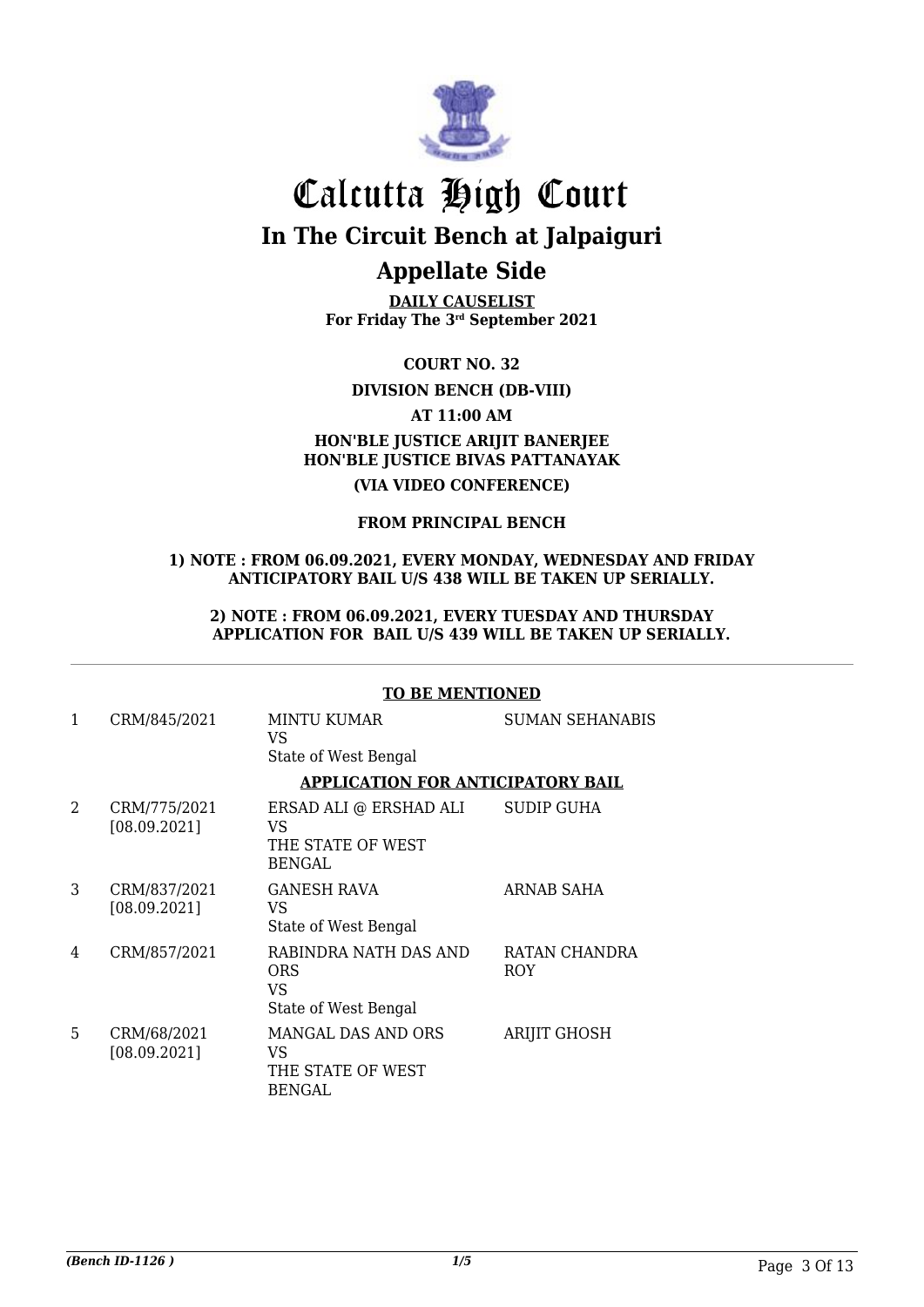| 6  | CRM/71/2021<br>[08.09.2021]  | <b>BIMAL DAS @ BIMAL</b><br><b>KUMAR DAS</b><br><b>VS</b><br>THE STATE OF WEST<br><b>BENGAL</b>                                   | <b>HILLOL SAHA</b><br><b>PODDER</b> |
|----|------------------------------|-----------------------------------------------------------------------------------------------------------------------------------|-------------------------------------|
| 7  | CRM/391/2021<br>[08.09.2021] | MINHAJUL HAKIM @<br>MIRAJUL RAHAMAN<br><b>VS</b><br>THE STATE OF WEST<br><b>BENGAL</b>                                            | <b>HILLOL SAHA</b><br><b>PODDER</b> |
| 8  | CRM/413/2021<br>[08.09.2021] | KUMAR NIRENDRA<br>NARAYAN @ NIREN<br><b>NARAYAN</b><br><b>VS</b><br>THE STATE OF WEST<br><b>BENGAL</b>                            | <b>HILLOL SAHA</b><br><b>PODDER</b> |
| 9  | CRM/417/2021<br>[08.09.2021] | <b>SUBAL CHANDRA ROY</b><br><b>VS</b><br>THE STATE OF WEST<br><b>BENGAL</b>                                                       | <b>HILLOL SAHA</b><br><b>PODDER</b> |
| 10 | CRM/453/2021<br>[08.09.2021] | <b>BISWANATH</b><br>BHATTACHARYA@<br><b>BISWANATH</b><br><b>BHATTACHARJEE</b><br>VS.<br>THE STATE OF WEST<br><b>BENGAL</b>        | HILLOL SAHA<br><b>PODDER</b>        |
| 11 | CRM/464/2021<br>[08.09.2021] | <b>BISWANATH</b><br>BHATTACHARYA @<br><b>BISWANATH</b><br><b>BHATTACHARJEE</b><br><b>VS</b><br>THE STATE OF WEST<br><b>BENGAL</b> | <b>HILLOL SAHA</b><br><b>PODDER</b> |
| 12 | CRM/501/2021<br>[08.09.2021] | AJIJUL HAQUE @ AJIJUL<br>HAK<br><b>VS</b><br>THE STATE OF WEST<br><b>BENGAL</b>                                                   | <b>HILLOL SAHA</b><br>PODDER        |
| 13 | CRM/541/2021<br>[08.09.2021] | LOKENATH SAHA<br><b>VS</b><br>THE STATE OF WEST<br><b>BENGAL</b>                                                                  | <b>SUDIP GUHA</b>                   |
| 14 | CRM/554/2021<br>[08.09.2021] | TUFAN MITRA @ SISHIR<br><b>MITRA</b><br><b>VS</b><br>THE STATE OF WEST<br><b>BENGAL</b>                                           | HILLOL SAHA<br><b>PODDER</b>        |
| 15 | CRM/583/2021<br>[08.09.2021] | JYOTI FALODIYA DAS @<br><b>JYOTI RANI FALODIYA DAS</b><br><b>AND ANR</b><br><b>VS</b><br>THE STATE OF WEST<br><b>BENGAL</b>       | ARPITA SAHA                         |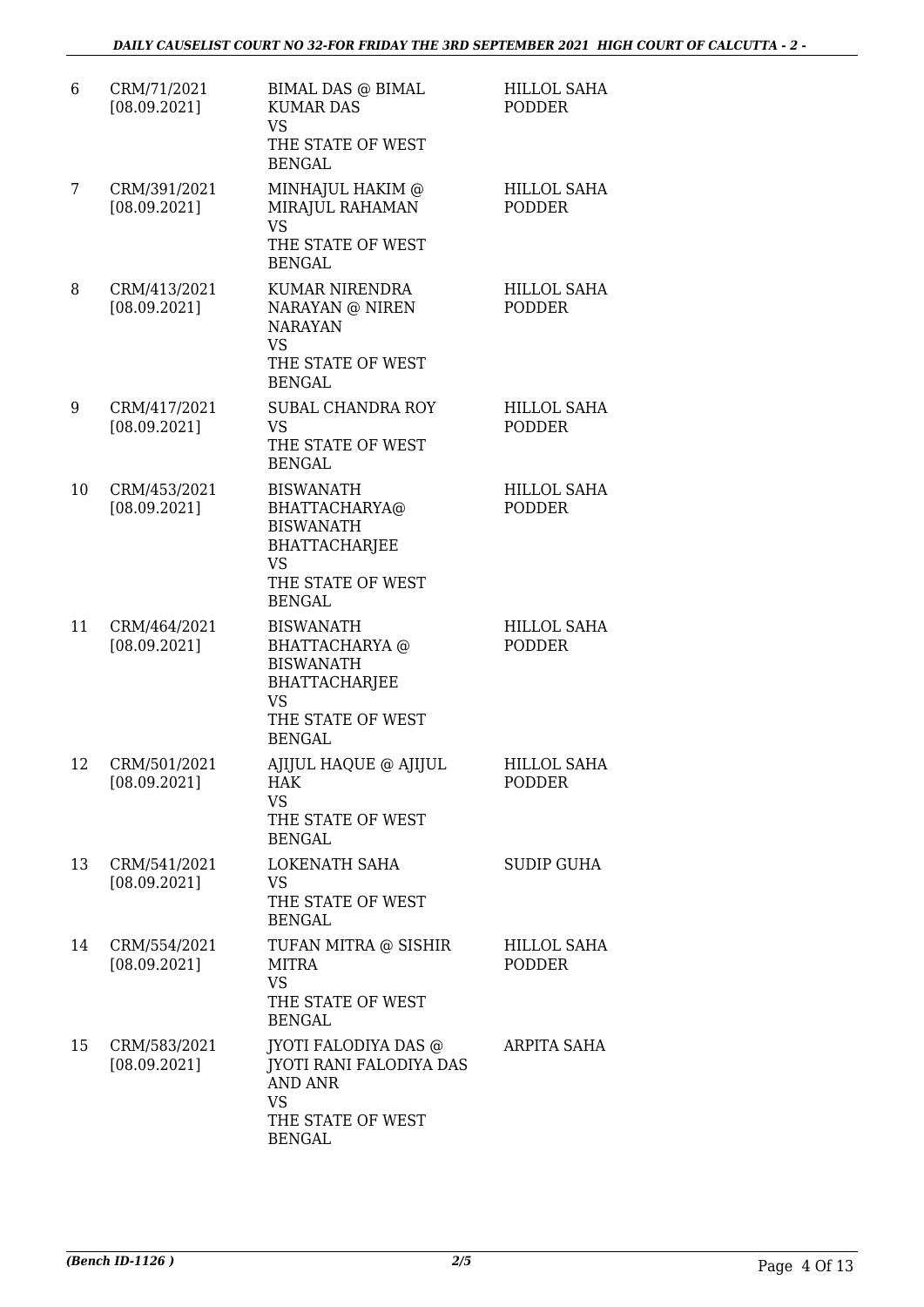| 16 | CRM/831/2021                  | SHANTA BARMAN @<br>SHANTA MANDAL AND ANR<br><b>VS</b><br>THE STATE OF WEST<br><b>BENGAL</b>                         | <b>HILLOL SAHA</b><br><b>PODDER</b> |
|----|-------------------------------|---------------------------------------------------------------------------------------------------------------------|-------------------------------------|
| 17 | CRM/852/2021                  | SAHIDUL MIYA<br><b>VS</b><br>THE STATE OF WEST<br><b>BENGAL</b>                                                     | <b>HILLOL SAHA</b><br><b>PODDER</b> |
| 18 | CRM/862/2021                  | BISHNU BARMAN @ DOLO<br><b>ROY</b><br><b>VS</b><br>STATE OF WEST BENGAL                                             | KALIPADA DAS                        |
| 19 | CRM/883/2021                  | ABED ALI AND ANR<br>VS<br>State of West Bengal                                                                      | <b>SUBHASISH MISRA</b>              |
| 20 | CRM/884/2021                  | KAJALI BARMAN AND ANR<br><b>VS</b><br>State of West Bengal                                                          | <b>SUBHASIS MISRA</b>               |
| 21 | CRM/435/2021<br>[08.09.2021]  | <b>GOUR SAHA</b><br><b>VS</b><br>THE STATE OF WEST<br><b>BENGAL</b>                                                 | <b>HILLOL SAHA</b><br><b>PODDER</b> |
| 22 | CRM/570/2021<br>[08.09.2021]  | <b>JAMINI MOHAN DAS</b><br>VS<br>THE STATE OF WEST<br><b>BENGAL</b>                                                 | ARNAB SAHA                          |
| 23 | CRM/580/2021<br>[08.09.2021]  | SUBHAS KARJI AND ANR<br><b>VS</b><br>THE STATE OF WEST<br><b>BENGAL</b>                                             | <b>ARNAB SAHA</b>                   |
| 24 | CRM/490/2021<br>[08.09.2021]  | MANGALDIP BARMAN<br><b>VS</b><br>THE STATE OF WEST<br><b>BENGAL</b>                                                 | <b>ARNAB SAHA</b>                   |
| 25 | CRM/522/2021<br>([08.09.2021] | RANJAN DAS AND ORS<br>VS<br>THE STATE OF WEST<br><b>BENGAL</b>                                                      | <b>ARNAB SAHA</b>                   |
|    | IA NO: CRAN/1/2021            |                                                                                                                     |                                     |
| 26 | CRM/403/2021<br>[08.09.2021]  | SUBHAS SAHA @ BHAKTAO<br>SAHA<br>VS.<br>THE UNION OF INDIA                                                          | ARNAB SAHA                          |
| 27 | CRM/756/2021                  | PRAFULLA KUMAR SINGH<br>@ PRAFULLA KUMAR SINHA<br><b>AND ANR</b><br><b>VS</b><br>THE STATE OF WEST<br><b>BENGAL</b> | JEENIA RUDRA                        |
| 28 | CRM/901/2021                  | GOLAB HOSSAIN @GOLAP<br><b>HOSSAIN AND ANR</b><br><b>VS</b><br>State of West Bengal                                 | JEENIA RUDRA                        |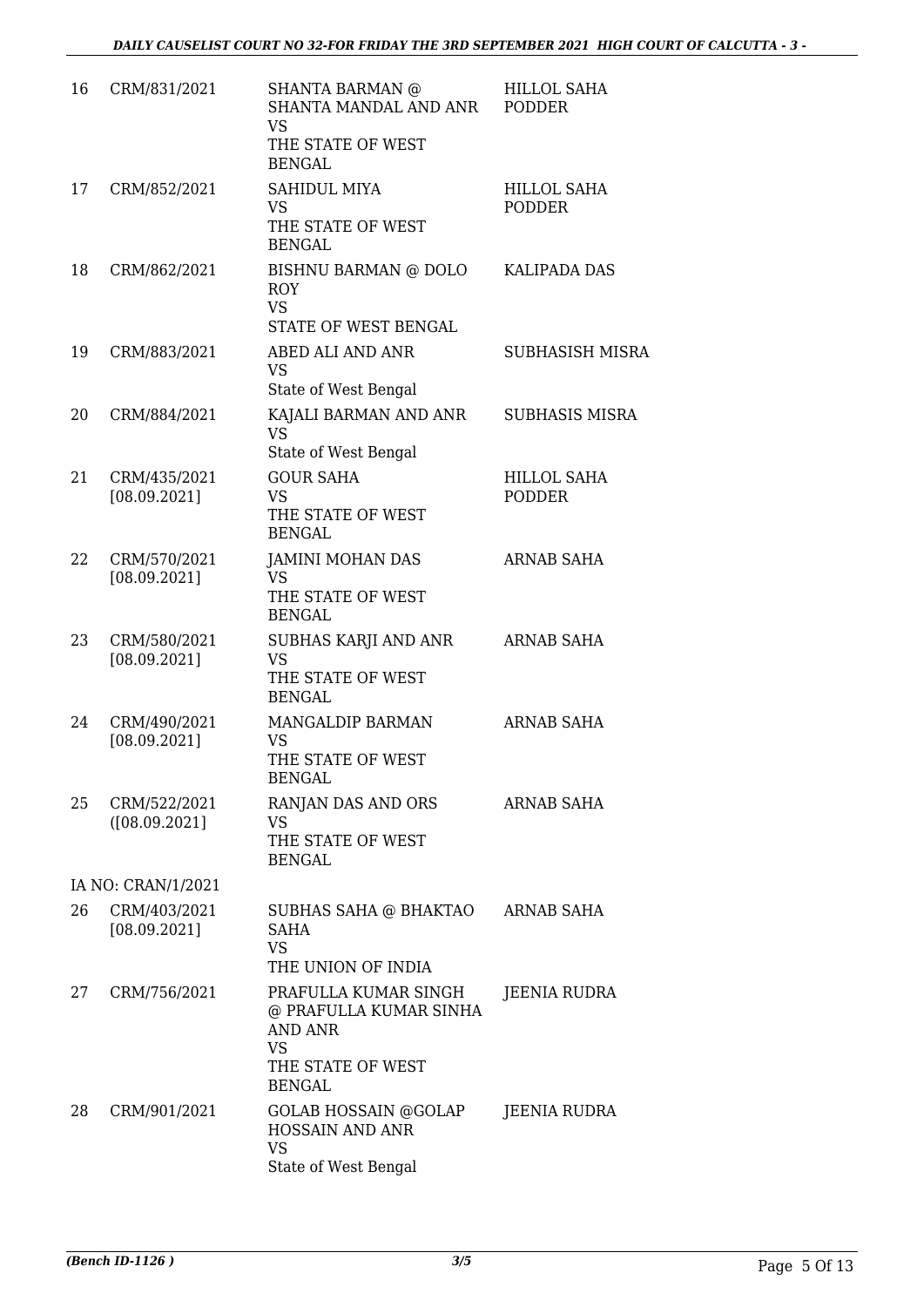| 29 | CRM/512/2021<br>[08.09.2021] | RITU KHATUN AND ANR<br><b>VS</b><br>THE STATE OF WEST<br><b>BENGAL</b>                             | MADHUSHRI DUTTA                     |
|----|------------------------------|----------------------------------------------------------------------------------------------------|-------------------------------------|
| 30 | CRM/406/2021<br>[08.09.2021] | ABHIJIT MUKHERJEE @<br><b>MUKHARJEE</b><br><b>VS</b><br>THE STATE OF WEST<br><b>BENGAL</b>         | <b>JEENIA RUDRA</b>                 |
| 31 | CRM/138/2021                 | SANDHYA ROY @ SANDHYA<br><b>BALA ROY AND ANR</b><br><b>VS</b><br>The State of West Bengal          | MR. PARTHA PRATIM<br><b>SARKAR</b>  |
|    | IA NO: CRAN/1/2021           |                                                                                                    |                                     |
| 32 | CRM/827/2021                 | TIKARAM GAUTAM AND<br><b>ANR</b><br><b>VS</b><br>THE UNION OF INDIA                                | <b>HILLOL SAHA</b><br><b>PODDER</b> |
| 33 | CRM/842/2021                 | SISHU GOPAL ROY AND ORS<br><b>VS</b><br>THE STATE OF WEST<br><b>BENGAL</b>                         | DEBAJIT KUNDU                       |
| 34 | CRM/539/2021                 | <b>SRI GOBINDA KUMAR</b><br><b>MANDAL</b><br><b>VS</b><br>UNION OF INDIA (NCB)                     | MISS. ARPITA SAHA                   |
|    | IA NO: CRAN/1/2021           |                                                                                                    |                                     |
| 35 | CRM/762/2021                 | NABIKARIM MIAH @ MIYA<br><b>VS</b><br>THE STATE OF WEST<br><b>BENGAL</b>                           | <b>SUDIP GUHA</b>                   |
| 36 | CRM/840/2021                 | SADEK ALI MIAH @<br>CHHADEK ALI MIAH AND<br><b>ORS</b><br>VS<br>THE STATE OF WEST<br><b>BENGAL</b> | <b>SUDIP GUHA</b>                   |
| 37 | CRM/885/2021                 | SUPRIYA SHAW AND ORS<br><b>VS</b><br>State of West Bengal                                          | <b>BHASKAR HUTAIT</b>               |
| 38 | CRM/896/2021                 | <b>KASEM MD</b><br>VS.<br>THE STATE OF WEST<br><b>BENGAL</b>                                       | <b>SUDIP GUHA</b>                   |
| 39 | CRM/851/2021                 | SAIDUL ISLAM @ SAIDUL<br><b>HOQUE AND ANR</b><br><b>VS</b><br>THE STATE OF WEST<br><b>BENGAL</b>   | <b>SUDIP GUHA</b>                   |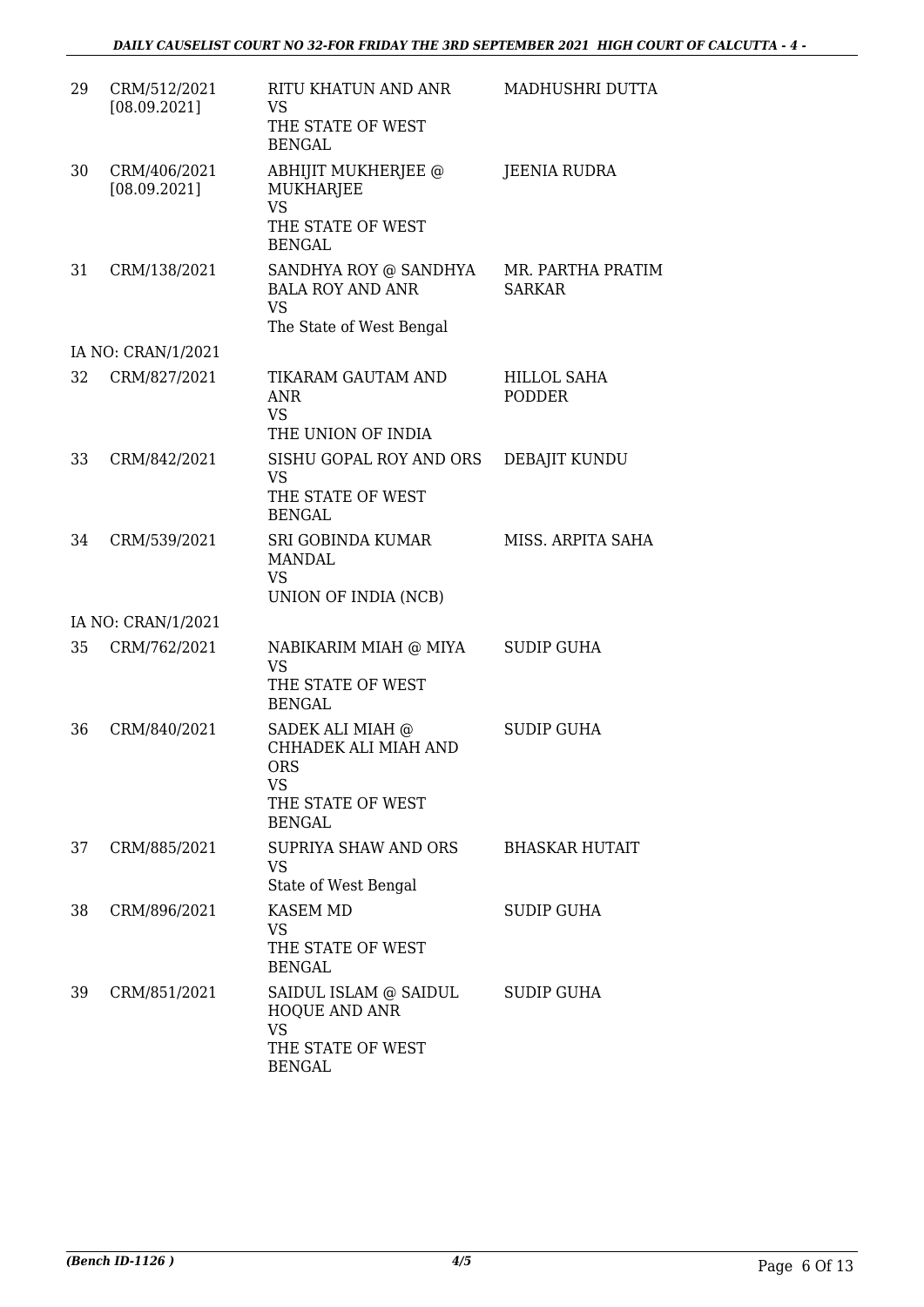| 40 | CRM/566/2021       | RAKSHID ALAM<br>VS.<br>THE STATE OF WEST<br><b>BENGAL</b>                                                | ARPITA SAHA       |
|----|--------------------|----------------------------------------------------------------------------------------------------------|-------------------|
|    | IA NO: CRAN/1/2021 |                                                                                                          |                   |
| 41 | CRM/888/2021       | SUSANTA BARMAN @<br>SUSHANTA BARMAN AND<br><b>ORS</b><br><b>VS</b><br>THE STATE OF WEST<br><b>BENGAL</b> | <b>SUDIP GUHA</b> |
| 42 | CRM/911/2021       | TIKENDRA KUMAR DAS<br><b>AND ORS</b><br><b>VS</b><br>State of West Bengal                                | MADHUSHRI DUTTA   |
| 43 | CRM/889/2021       | ECHA HAQUE ALI<br><b>VS</b><br>THE STATE OF WEST<br><b>BENGAL</b>                                        | <b>SUDIP GUHA</b> |
| 44 | CRM/877/2021       | DIGEN MANDAL AND ORS<br><b>VS</b><br>THE STATE OF WEST<br><b>BENGAL</b>                                  | <b>SUDIP GUHA</b> |
| 45 | CRM/897/2021       | MOHINI SARKAR AND ORS<br><b>VS</b><br>THE STATE OF WEST<br><b>BENGAL</b>                                 | <b>SUDIP GUHA</b> |
| 46 | CRM/685/2021       | NABI HOSSAIN MIYA @<br><b>NAYAN AND ORS</b><br><b>VS</b><br>THE STATE OF WEST<br><b>BENGAL</b>           | <b>SUDIP GUHA</b> |
| 47 | CRM/893/2021       | MAHESH ROY<br><b>VS</b><br>State of West Bengal                                                          | MADHUSHRI DUTTA   |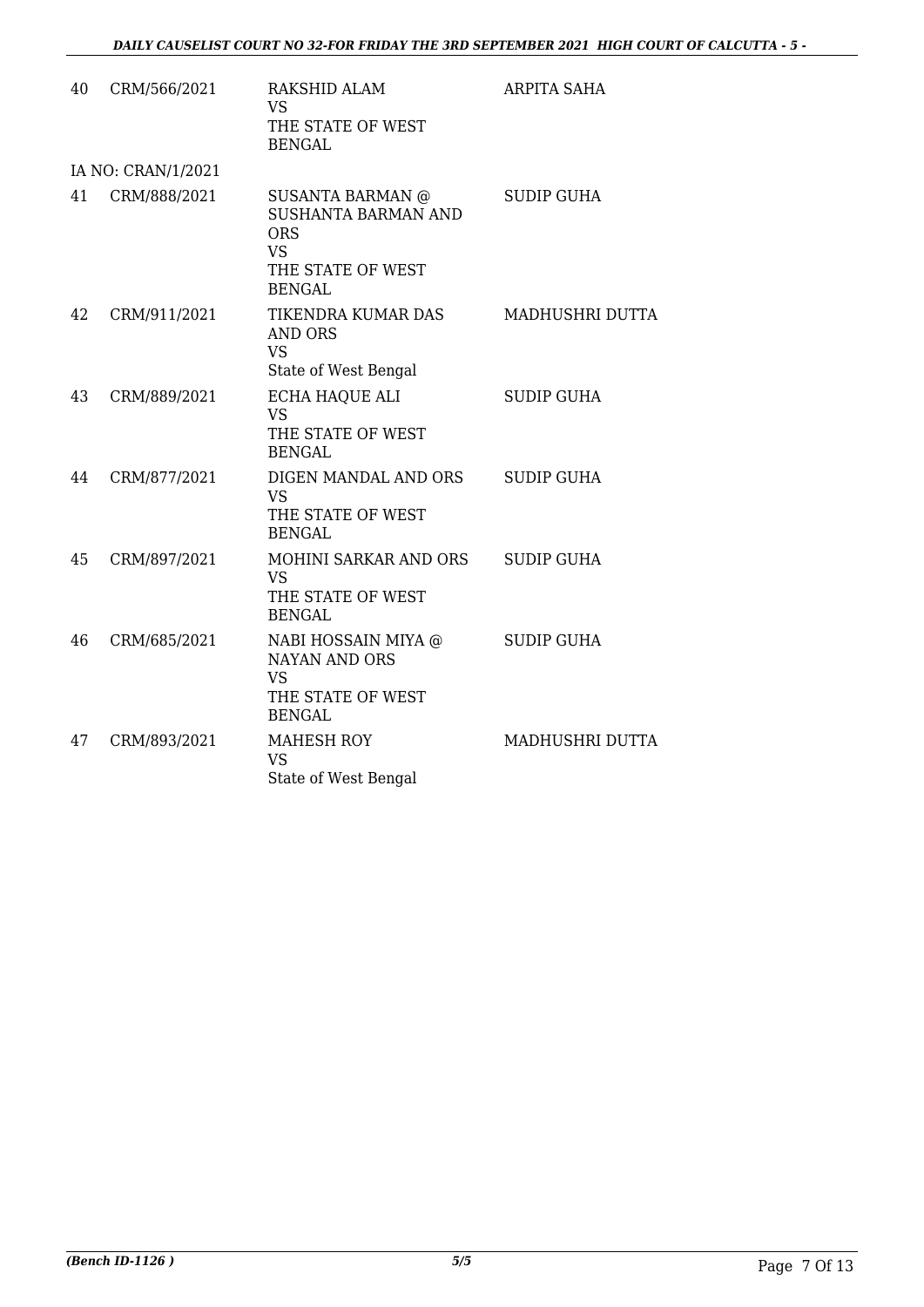

**DAILY CAUSELIST For Friday The 3rd September 2021**

**COURT NO. 29**

**DIVISION BENCH (DB - IX)**

**AT 11:00 AM**

**HON'BLE JUSTICE DEBANGSU BASAK HON'BLE JUSTICE ANANDA KUMAR MUKHERJEE**

**(VIA VIDEO CONFERENCE)**

### **FROM PRINCIPAL BENCH**

### **APPLICATION FOR BAIL**

1 CRM/914/2021 RAJIB BARMAN

VS State of West Bengal NILENDRA NARAYAN RAY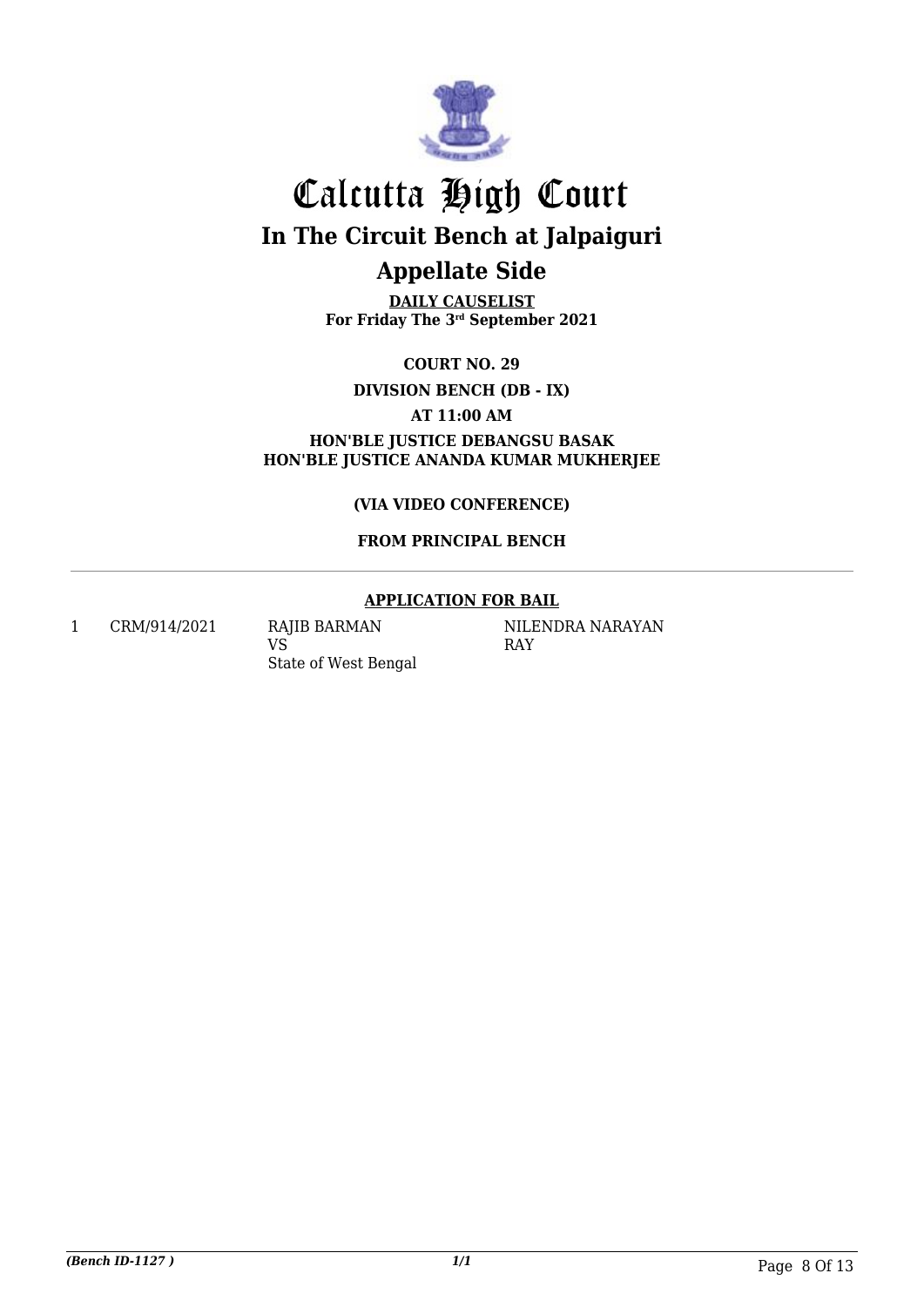

**DAILY CAUSELIST For Friday The 3rd September 2021**

**COURT NO. 8 SINGLE BENCH (SB-II) AT 11:00 AM HON'BLE JUSTICE SHIVAKANT PRASAD (VIA VIDEO CONFERENCE)**

**FROM PRINCIPAL BENCH**

### **MOTION**

1 WPA/1179/2021 HARAN CHANDRA BISWAS AND ORS VS STATE OF WEST BENGAL AND ORS. AVIROOP BHATTACHARYA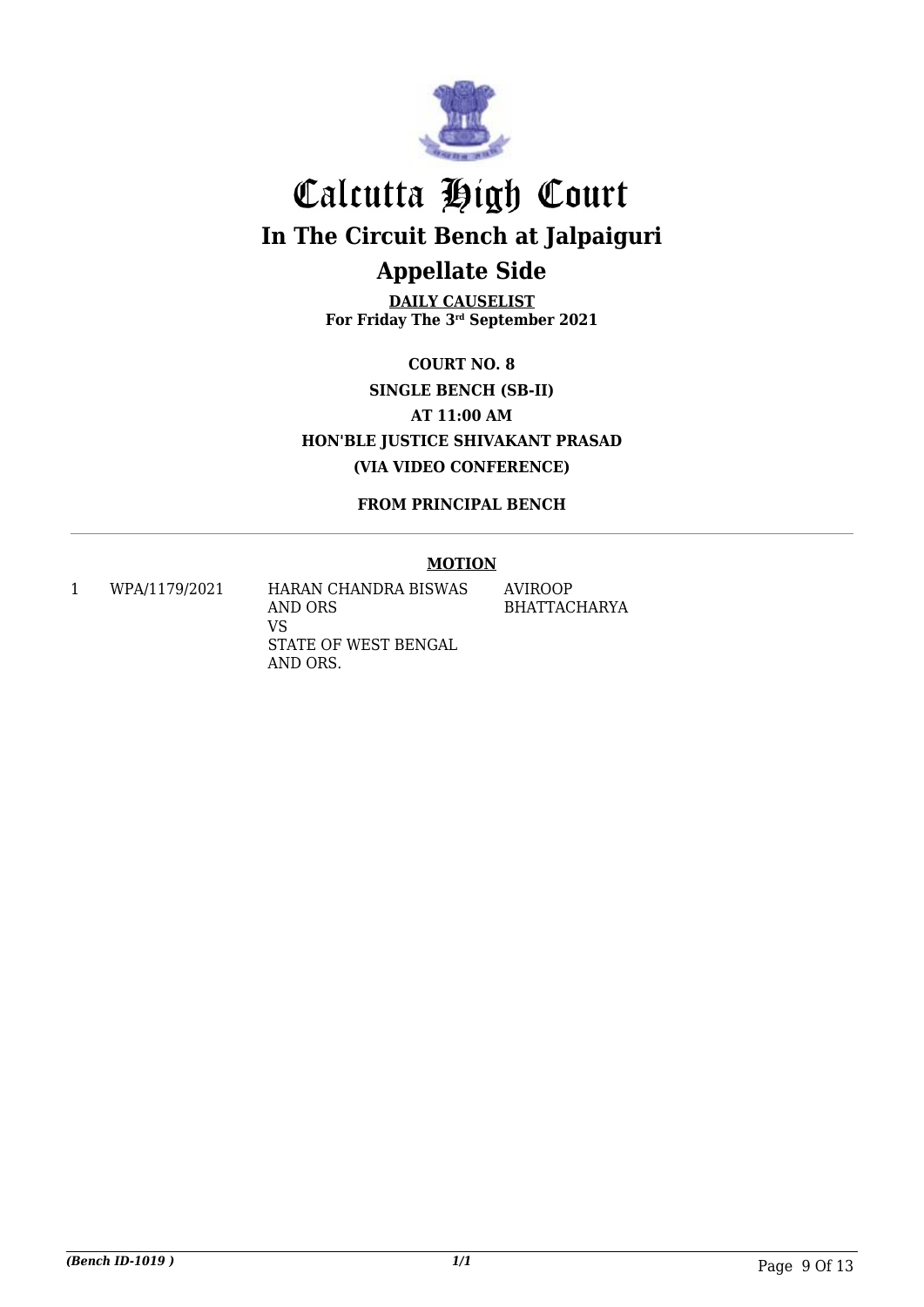

**DAILY CAUSELIST For Friday The 3rd September 2021**

**COURT NO. 13 SINGLE BENCH (SB-III) AT 11:00 AM HON'BLE JUSTICE RAJASEKHAR MANTHA**

### **(VIA VIDEO CONFERENCE)**

### **FROM PRINCIPAL BENCH**

### **MOTION**

1 WPA/1189/2021 SHIBA PROSAD BANERJEE VS STATE OF WEST BENGAL AND ORS. AMRITA MAJI

IA NO: CAN/1/2021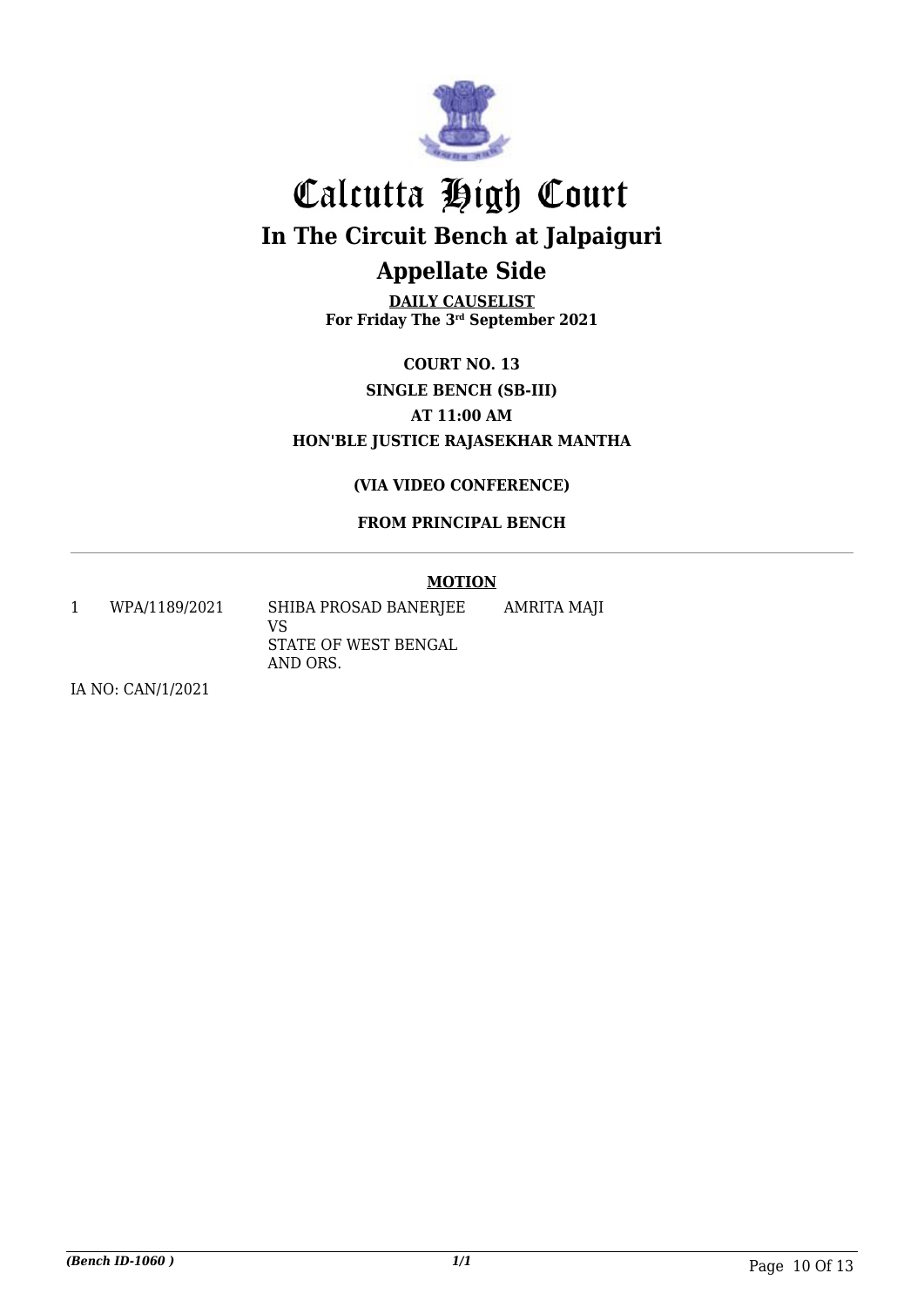

**DAILY CAUSELIST For Friday The 3rd September 2021**

**COURT NO. 19 SINGLE BENCH (SB-VII) AT 11:00 AM HON'BLE JUSTICE SHAMPA SARKAR**

**(VIA VIDEO CONFERENCE)**

**FROM PRINCIPAL BENCH**

### **MOTION**

1 WPA/1201/2021 ABUTAHER HOSSAIN AND ORS VS STATE OF WEST BENGAL AND ORS.

RAJU BHATTACHARYYA

*(Bench ID-1070 ) 1/1* Page 11 Of 13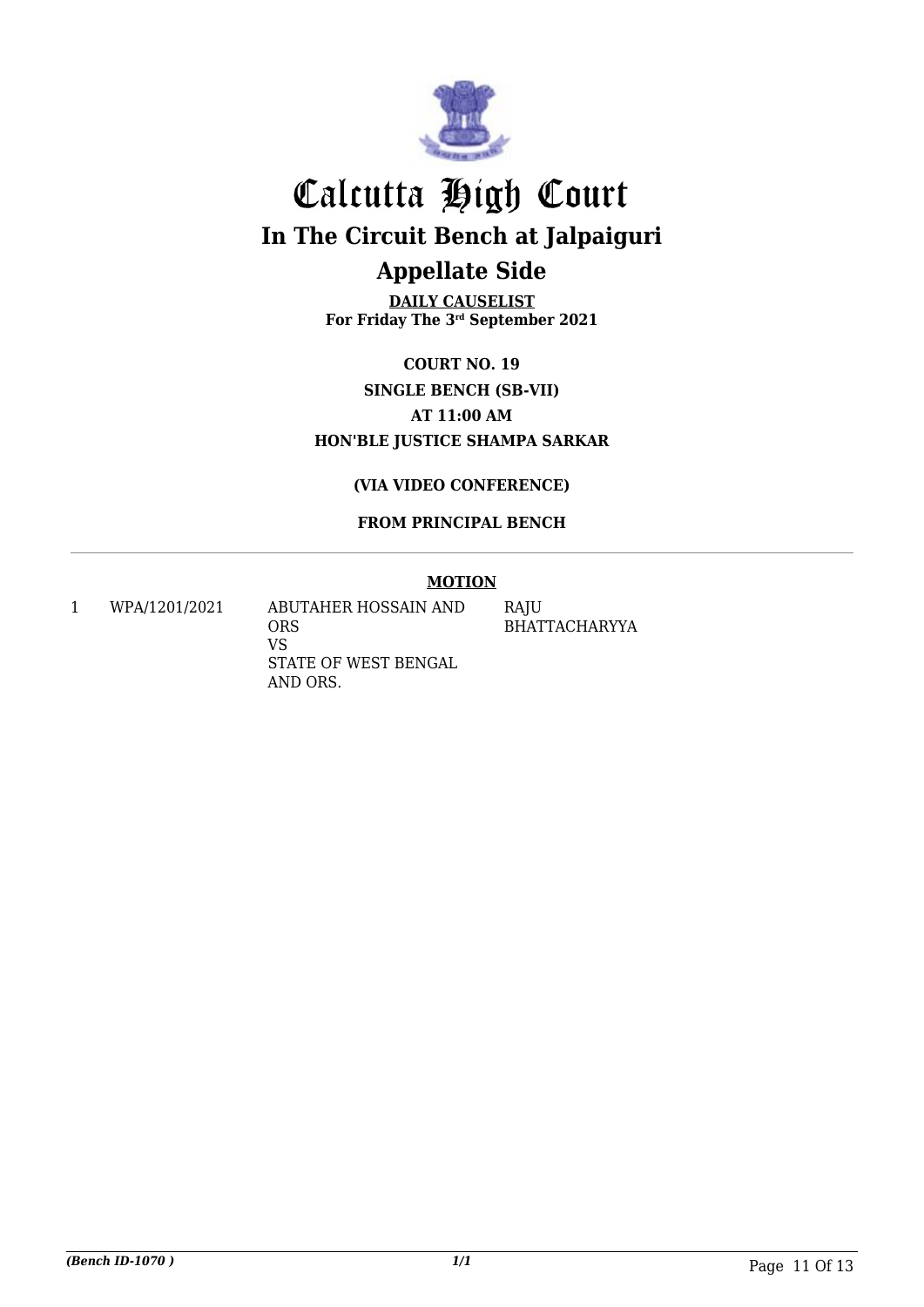

**DAILY CAUSELIST For Friday The 3rd September 2021**

**COURT NO. 10 SINGLE BENCH (SB - XV) AT 11:00 AM HON'BLE JUSTICE SUVRA GHOSH**

**(VIA VIDEO CONFERENCE)**

### **FROM PRINCIPAL BENCH**

### **TO BE MENTIONED**

| IA NO. CAN/1/2021 SABITA ROY |                        |  |
|------------------------------|------------------------|--|
|                              | Vs                     |  |
|                              | UNION OF INDIA AND ORS |  |

RINDAM DAS

In WPA/1114/2021

### **APPLICATION**

2 IA NO. CAN/1/2021 DINABANDHU BARMAN [MAIN FILE NOT HERE] In WPA/243/2019 Vs THE EMPLOYEES PROVIDENT FUND ORGANIZATION AND ORS

PRODYOT KUMAR ROY